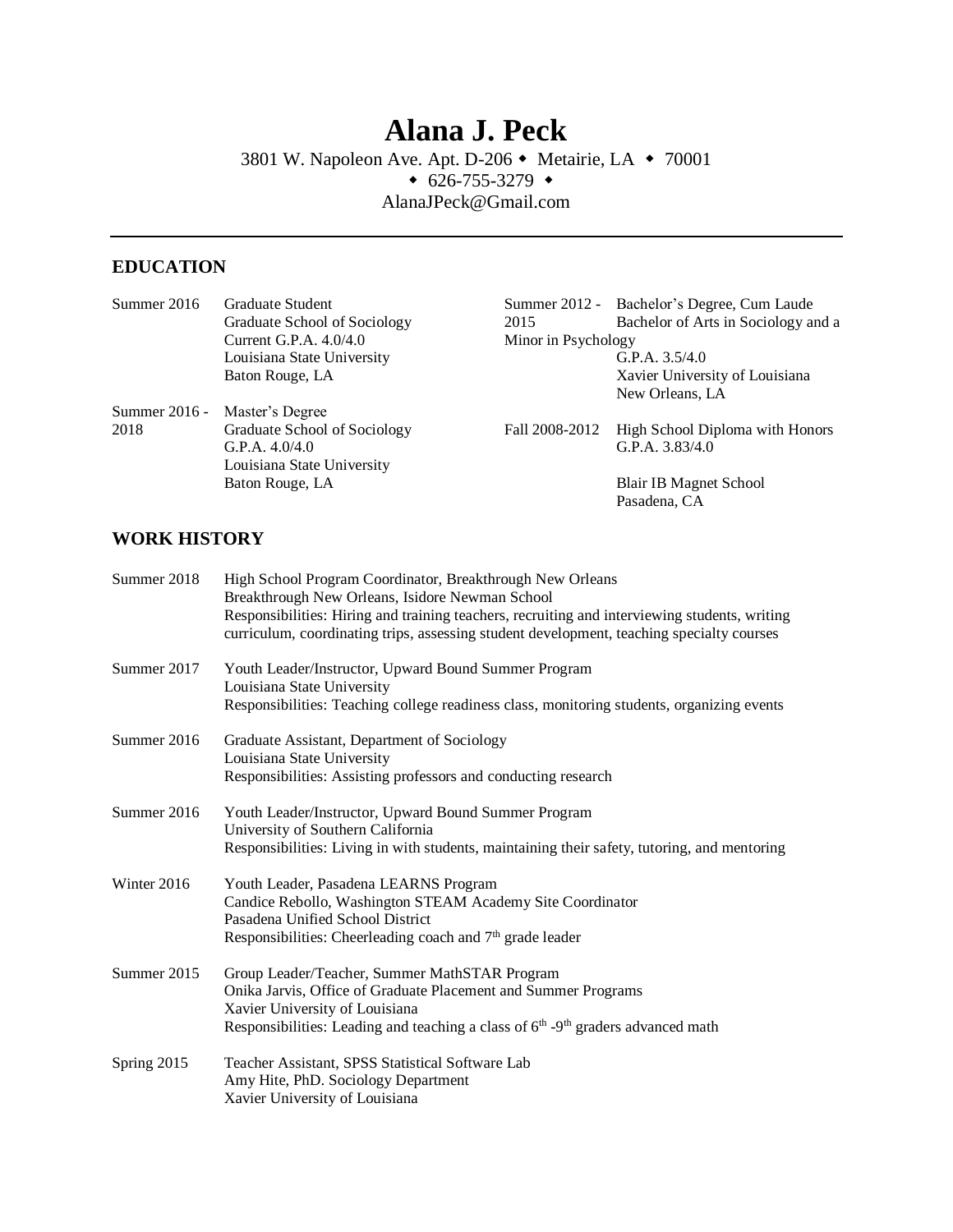Responsibilities: Helping lead class and holding office hours to assist students

- Summer 2014 Summer Intern, Business Operations Assistant Andy Lewis, KIPP Central City Primary School KIPP Charter Schools Responsibilities: Managing volunteer groups and helping teachers prepare for the school year
- Fall 2013-2014 Research Assistant. Project ATTAIN: Increasing Participation of Xavier Students in the NIH Workforce. National Institutes of Health. Leading to Diversity (BUILD) RFA-RM-13-001. Xavier University of Louisiana Responsibilities: Conducting computer assisted telephone interviews to collect data and data entry
- Spring 2014 Research Assistant HBCU project Shirley Labbe, Counseling Department Xavier University of Louisiana Responsibilities: Partnering with Family Services of Greater New Orleans to assist in domestic violence program evaluation

### **TEACHING EXPERIENCE**

Fall 2014 Teaching Practicum Warren Easton Charter School New Orleans, LA 11th Grade English Spring 2014 Teaching Practicum Lusher Charter School New Orleans, LA 10<sup>th</sup> Grade English

#### **RESEARCH INTERESTS**

Race, Gender, Dating, Intimacy, and Relationships

## **RESEARCH ACTIVITY AND PRESENTATION**

| Summer 2014 | Louisiana State University Pre-Doctoral Scholars Institute<br>"The School-to-Prison Pipeline from a Classroom View: Examining the Relationship between<br>School Climate and Minority Suspension Rates"         |  |
|-------------|-----------------------------------------------------------------------------------------------------------------------------------------------------------------------------------------------------------------|--|
| Fall 2014   | Mid Southern Sociological Association<br>"Down and Out: Examining the Relationship between Depression and Behavioral Health among<br>Young Women across Race"                                                   |  |
| Summer 2015 | Substance Abuse and Mental Health Services Administration<br>"A Student's Perspective: Tips for Combatting Depression"                                                                                          |  |
| Fall 2015   | Mid Southern Sociological Association<br>"The School-to-Prison Pipeline from a Classroom View: Examining the Relationship between<br>School Climate and Student Achievement Across Race"                        |  |
| Fall 2015   | Louisiana State University Undergraduate Research Conference<br>"The School-to-Prison Pipeline from a Classroom View: Examining the Relationship between<br>School Climate and Student Achievement Across Race" |  |
| Spring 2018 | Southern Sociological Society<br>"Left, Right, Black, and White: How College Students Talk about Their Inter- and Intra- Racial<br>Swiping Preferences on Tinder"                                               |  |